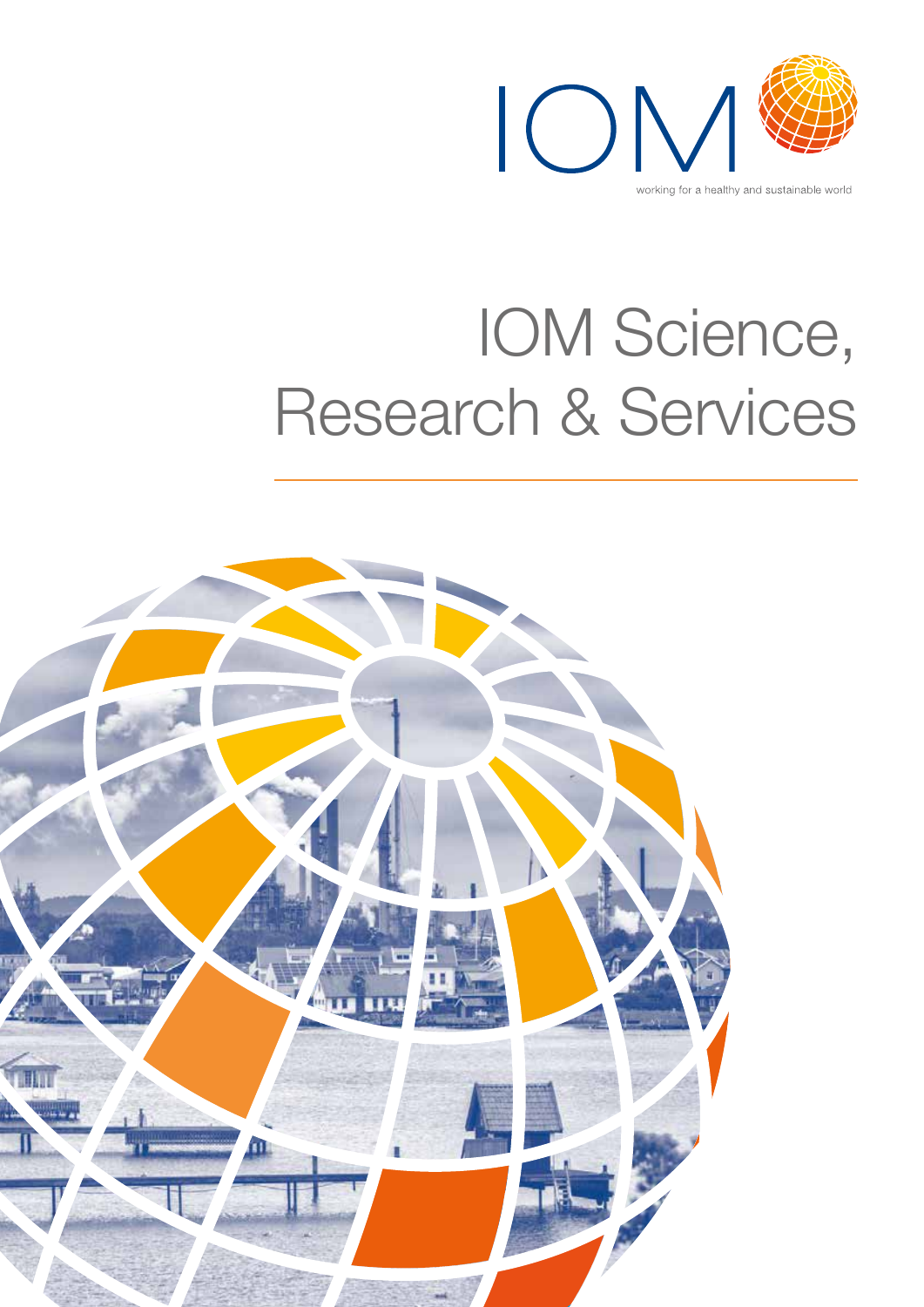# **Contents**

| <b>IOM Services</b>                      | 5  |
|------------------------------------------|----|
| Research                                 | 6  |
| <b>Laboratory Services</b>               | 7  |
| Training                                 | 9  |
| Consultancy                              | 10 |
| Occupational Hygiene                     | 11 |
| <b>Healthcare Ventilation Testing</b>    | 12 |
| Ventilation Testing & Indoor Air Quality | 13 |
| <b>PPE</b>                               | 14 |



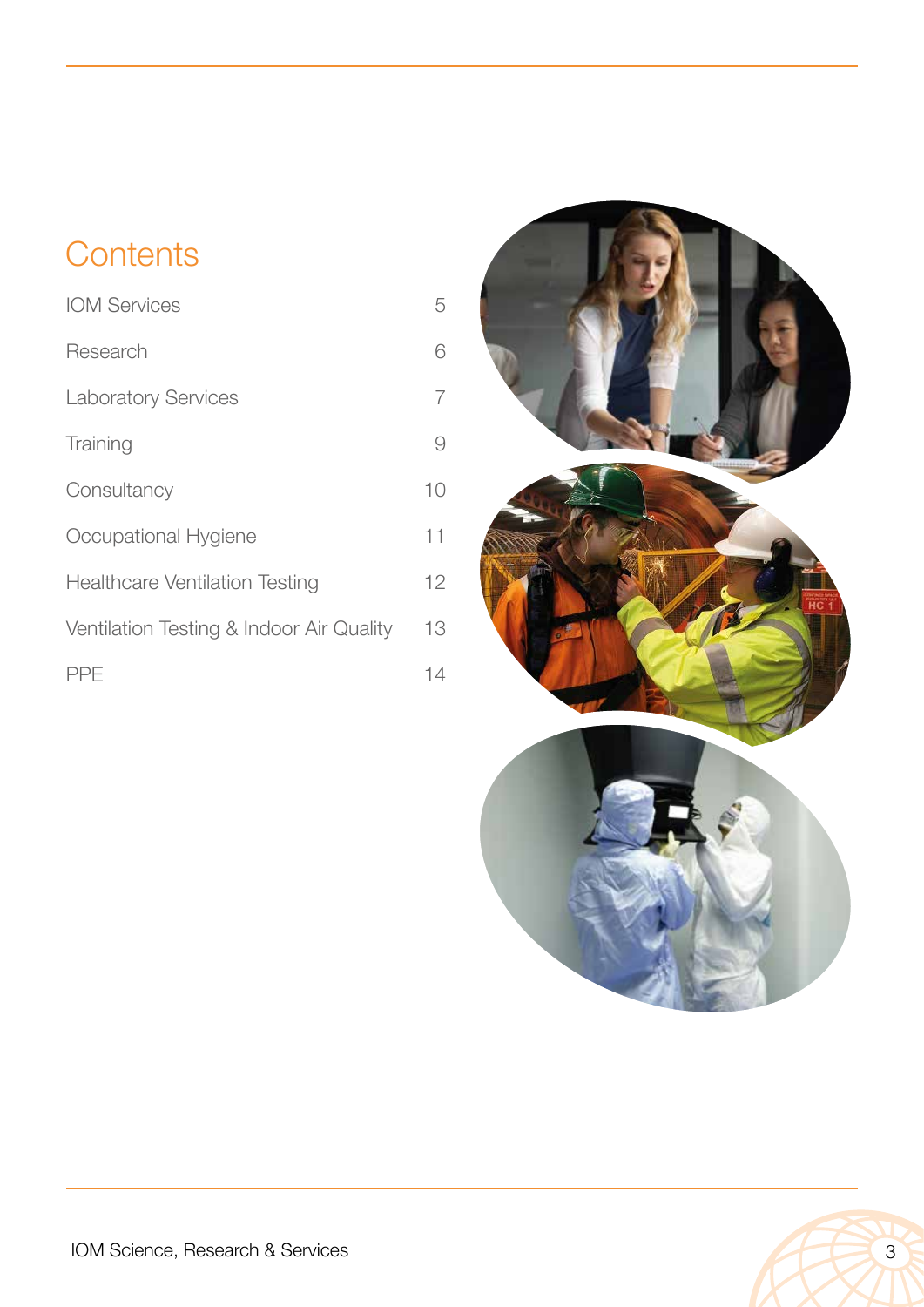The Institute of Occupational Medicine (IOM) helps organisations to create safe environments. IOM uses multi-disciplinary teams to investigate and solve environmental challenges across workplaces and residences. Through our authoritative research, a UKAS accredited laboratory and experienced ventilation testers, occupational hygienists and authorising engineers, our mission is to make the world a healthier, safer and sustainable place. Improving the environments people live and work in through behavioural, procedural and structural change. To achieve that mission, IOM offers the following services:





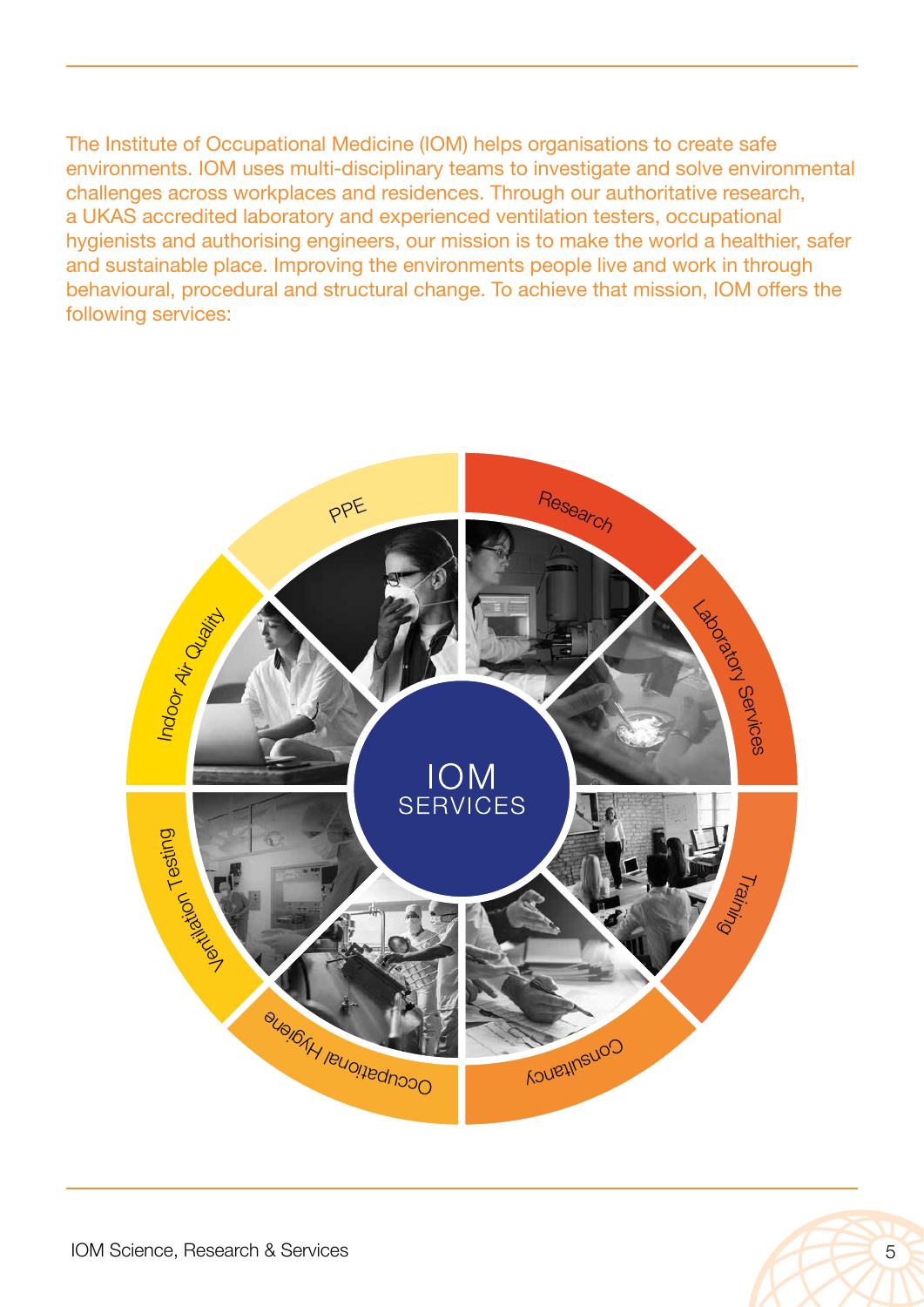### Research:

IOM's research group is committed to delivering independent and impartial research. Our purpose is to provide authoritative evidence based research, which informs policy, regulation and practice. Resulting in improvements in occupational, environmental and public health for workers and the general public. We provide detailed knowledge about a broad range of issues such as working environments, chemical exposure and risk assessment, ergonomics and human factors. As well as developing and evaluating interventions for healthier lives and more sustainable environments.

Our team of highly qualified research scientists specialise in a wide range of scientific areas and disciplines.

### **Areas of IOM research expertise include:**

- Environmental and Occupational Epidemiology
- Nanosafety
- Air Pollution (Indoor and Outdoor) Research
- Chemical Exposure & Risk Assessment
- Work related Health & Wellbeing
- Exposure Science
- Data Science
- Toxicology
- Human factors, Psychology & Ergonomics.

Our scientists bring a unique international and multi-disciplinary approach to our work, focussing on creating safer, healthier and more sustainable workplaces and environments. Environments which are supported by effective behaviours and processes.

Additionally, many senior staff act as scientific advisors on various influential UK, European and International scientific advisory committees. IOM's research expertise allows an invaluable insight into commercial projects, ensuring that we are able to offer innovative services, including bespoke testing and advice.



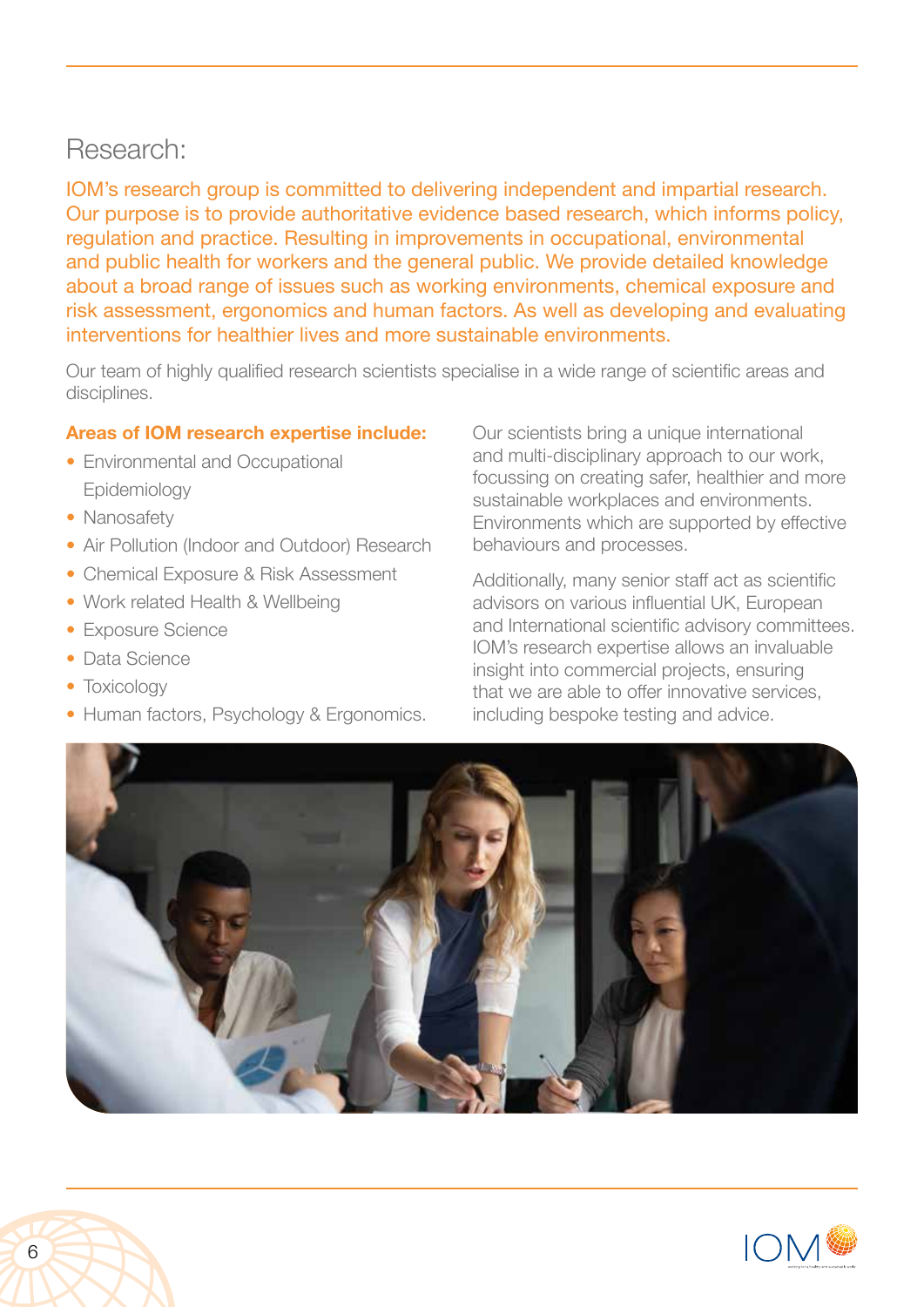# Laboratory Services:

The IOM laboratory helps clients address the potential risks associated with handling solvents, chemicals, dust and asbestos. Reliable laboratory analysis is a crucial component in managing health and safety in the workplace and the wider environment. IOM's UKAS accredited laboratory offers high quality independent analysis to help our clients ensure compliance with workplace exposure regulations.

To achieve this the IOM laboratory draws upon decades of experience in undertaking standard occupational hygiene analysis and complex investigations with support from IOM's research team. Our laboratory is a leader in the provision of analytical services to support workplace and environmental monitoring. It is able to provide expert technical advice to assist companies in organising sampling strategies for a wide range of chemical and mineralogical testing.

### **Our analytical capabilities include:**

- GC (BTEX and other hydrocarbons)
- GCMS (PAHs, PCBs, mercaptans etc.)
- ICP (Metals and elemental analysis)
- HPLC (Isocyanates, Pharmaceutical APIs, Formaldehyde etc.)
- IC (Acid gases)
- SEM (Asbestos, other fibres, dusts)
- Gravimetric (Dust analysis)
- XRD/FTIR (Crystalline silica and mineral dust identification)
- Fibre counting (Asbestos and MMMF)
- Asbestos in soils (Identification and quantification)
- Bulk asbestos identification
- Microbiology
- Particle and fibre characterisation (Nano).

The IOM is a UKAS accredited laboratory No 0374, a list of accredited analysis can be found on our UKAS schedule.





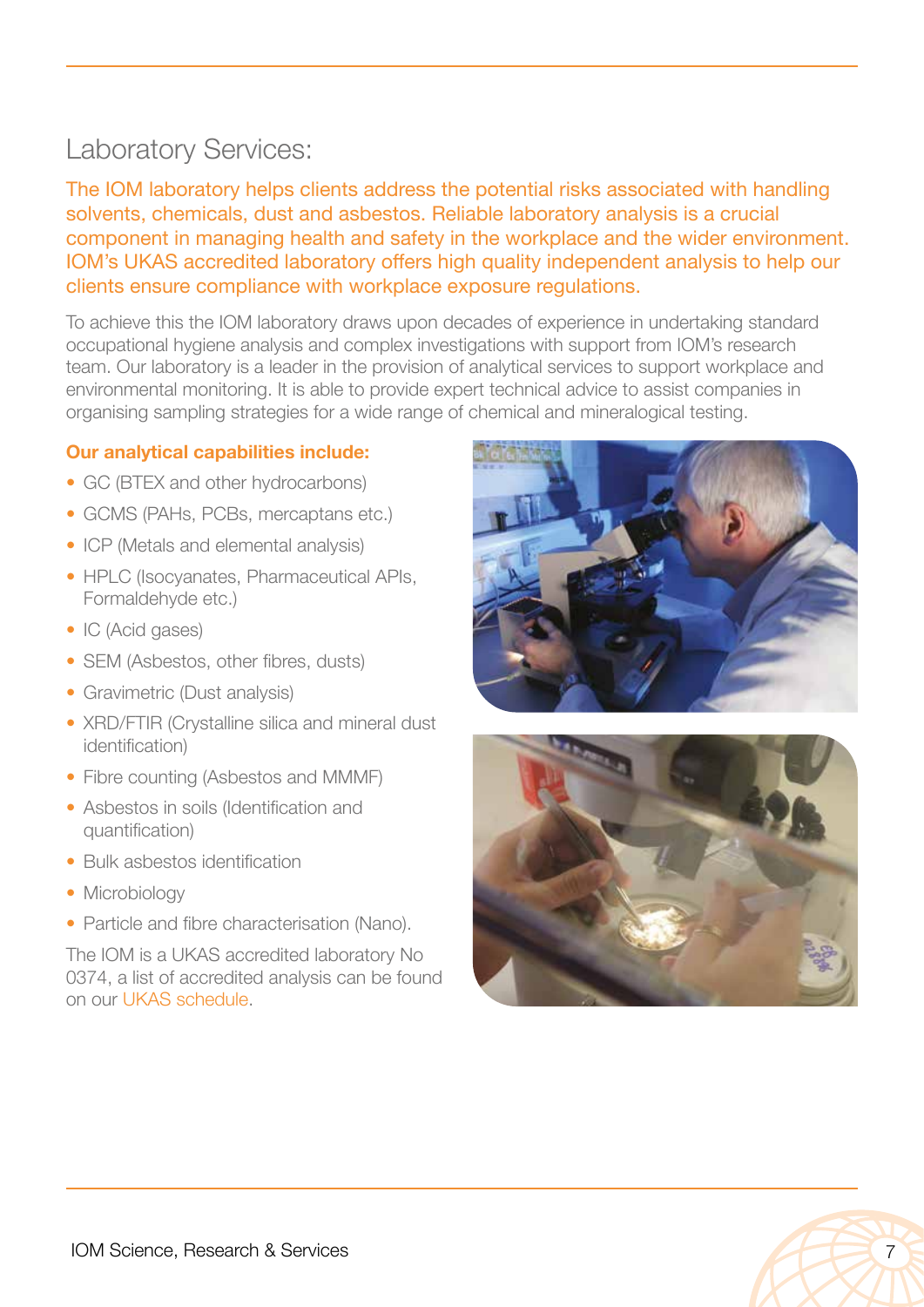## Training:

### IOM delivers both accredited and bespoke occupational hygiene and safety training courses, through a team of highly experienced trainers.

We are an approved BOHS course provider and at IOM we deliver the Occupational Hygiene Training Association (OHTA) W series modules with qualifications awarded by BOHS as part of the OHTA International Training Scheme and Qualifications Framework. These equip participants with the occupational hygiene technical knowledge and sampling technique skills to enable them to undertake a variety of hazardous exposure assessments in the workplace.

IOM also offers Competent Person and Authorised Person ventilation training, with courses specialised to Healthcare premises as detailed in the requirements of the Health Technical Memorandum (HTM).

Competent Person training gives attendees the practical aspects of measurements and ensures that hospital ventilation systems are properly maintained. The result is a knowledgeable and competent workforce which is able to identify, report and resolve situations before they become problems. This reduces downtime of key equipment whilst also protecting patients and staff.

Authorised Person training is more technical and more comprehensive. It covers legal requirements, design, maintenance, core duties and responsibilities as detailed in the HTM – giving you the knowledge you need to be fully compliant.

### **IOM's courses include:**

- Competent Person (Ventilation Training) & Refresher Training
- Authorised Person (Ventilation)
- Ventilation Maintenance courses
- BOHS Occupational Hygiene modules
- Face Fit Testing Tester Training
- WSQ Occupational Hygiene (Singapore Workforce Skills Qualifications )
- WSQ Workplace Safety & Health.

IOM can also provide bespoke training courses for our clients which can be designed to deliver specific learning objectives in a meaningful and practical way.



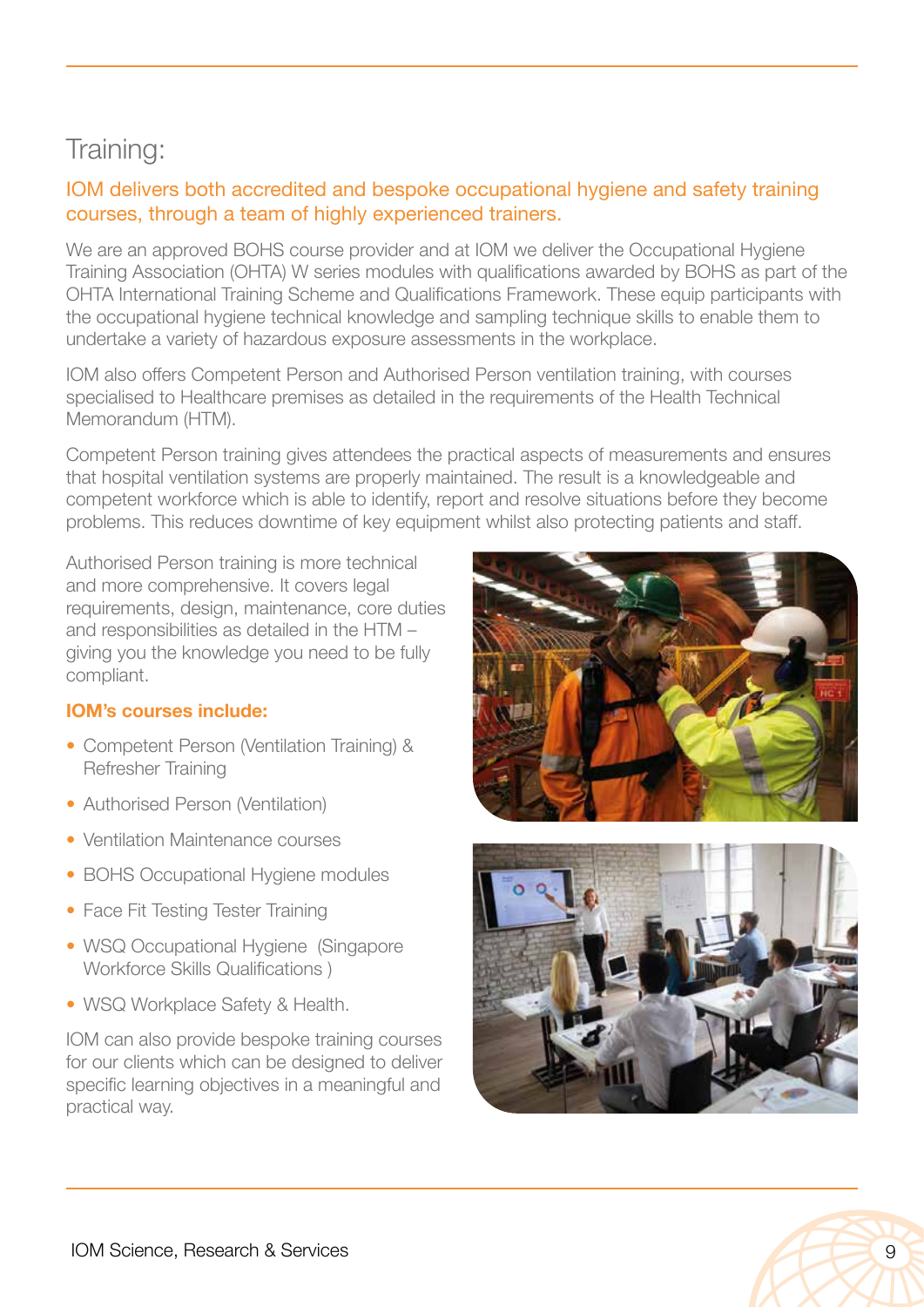# Consultancy:

### IOM provides expert advice and opinion around occupational and environmental exposure and risk involving:

- Physical, chemical and biological agents
- Asbestos
- Authorising engineering
- Ergonomics
- Nanomaterials
- Fire & Explosion Management
- Hazardous Area Classification & Assessment (Explosive Atmospheres).



IOM is internationally recognised for being independent, authoritative and informed. The advice we provide can potentially save organisations millions of pounds with cost effective ways to comply with applicable regulations whilst improving the safety of environments.

This results in safer environments and reduced exposure, enabling organisations to meet legal requirements and ensure best practices for workplace design and controls are in place.

IOM Consulting is also a leading provider of expert witness evidence for civil litigation cases in Great Britain. The highly experienced team have provided Courts with independent and authoritative evidence covering a uniquely wide range of areas including occupational exposures to asbestos and chemical, physical and biological agents in the workplace, asbestos removal practices, the management of asbestos in workplace premises, general health and safety and epidemiology.

In the field of healthcare ventilation our pragmatic Authorising Engineers review designs and carry out audits to ensure that systems are both compliant and appropriate for use. The engineers provide constructive and helpful input to ensure the success of projects. This is particularly evidenced in the healthcare sector where our Authorising Engineer (Ventilation) team are highly respected and relied on for advice by both NHS and private sector healthcare providers.

For ventilation our team of Authorising Engineers offer advice on build and design. It is a complete service which enables clients to achieve and prove compliance with the HTM and ultimately ensure safety for their staff and patients.

Our experts provide organisations with greater clarity around problems and solutions, offering alternative views which challenge thinking, and recommendations which result in more informed decision making.

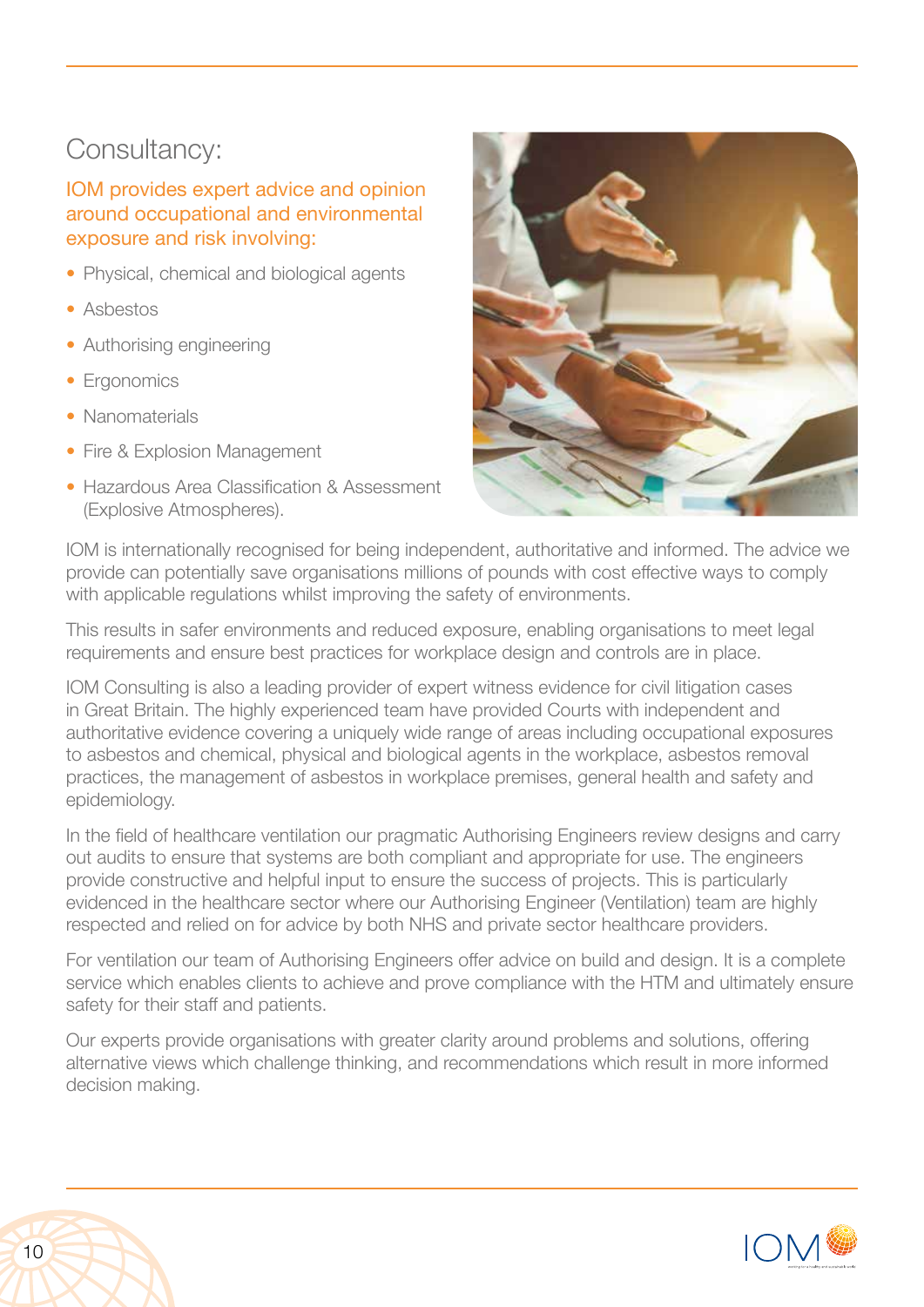# Occupational Hygiene:

IOM's occupational hygiene department focuses on protecting client's staff from hazardous substances including chemical, physical and biological agents and unsafe working environments. We use a combination of established methodologies and state of the art tools to sample, measure and monitor dusts, fumes, vapours, gases, mists and biological materials down to a nano scale. Our services are especially important for organisations using new or novel materials to ensure that the risks are understood. IOM works with clients to quantify hazardous substances which are present in the working environment, and provide guidance and support to ensure exposures are being controlled in line with legislation, guidance and best practice.

The routine examination and testing of Local Exhaust Ventilation systems is particularly relevant to organisations subject to the COSHH regulations who use these control measures and others to demonstrate adequate control of exposure to hazardous substances. IOM offers comprehensive testing of these systems with guidance to ensure that organisations are fully compliant with regulations and risks are minimised.

Additionally, IOM Occupational Hygienists are experts in measurement surveys for physical workplace hazards which include workplace and environmental noise, hand arm vibration and whole body vibration. By utilising noise mapping, personal noise dosimetry and real life vibration measurements our experts help clients by advising on how to comply with regulations.

IOM's experts can quantify the hazards and exposure. Assessing the risk and advising on the relevant control measures where required, or demonstrate the effectiveness of existing control measures.





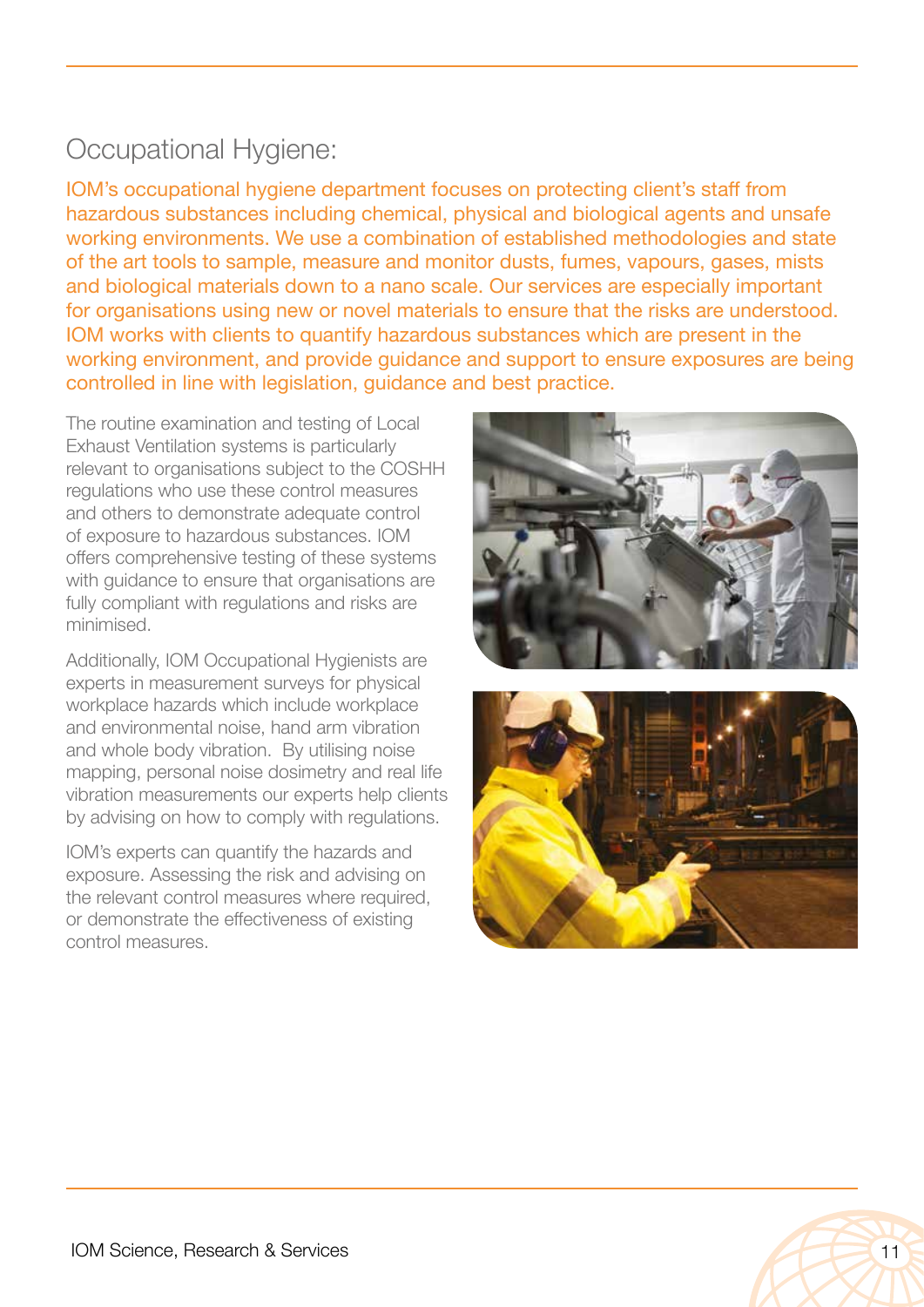# Healthcare Ventilation Testing:

To mitigate the risk of contamination and reduce the spread of disease in hospitals, IOM conducts ventilation testing, and provides expert advice and support on ventilation systems to ensure compliance with Health Technical Memoranda (HTM 03-01) and other Health Building guidance notes. This ultimately ensures that systems are fit for purpose, protecting patients and staff.

### **Our IOM experts do this through;**

- Validation and verification of critically ventilated areas such as ultra clean ventilation (UCV) and Conventional Operating Theatres, Sterile Service Departments and Mortuaries
- Measuring and quantifying airflows
- Calculating air changes
- Measuring pressure differentials and the hierarchy of cleanliness (cascades of air from room to room or area to area)
- Particle counting to assess the efficiency of the system's filters
- Inspecting and auditing air handling units and systems
- Carrying out microbiological sampling and analysis in accordance with IOM's UKAS accreditation (airborne and surface) using our in-house microbiological laboratory to process samples.





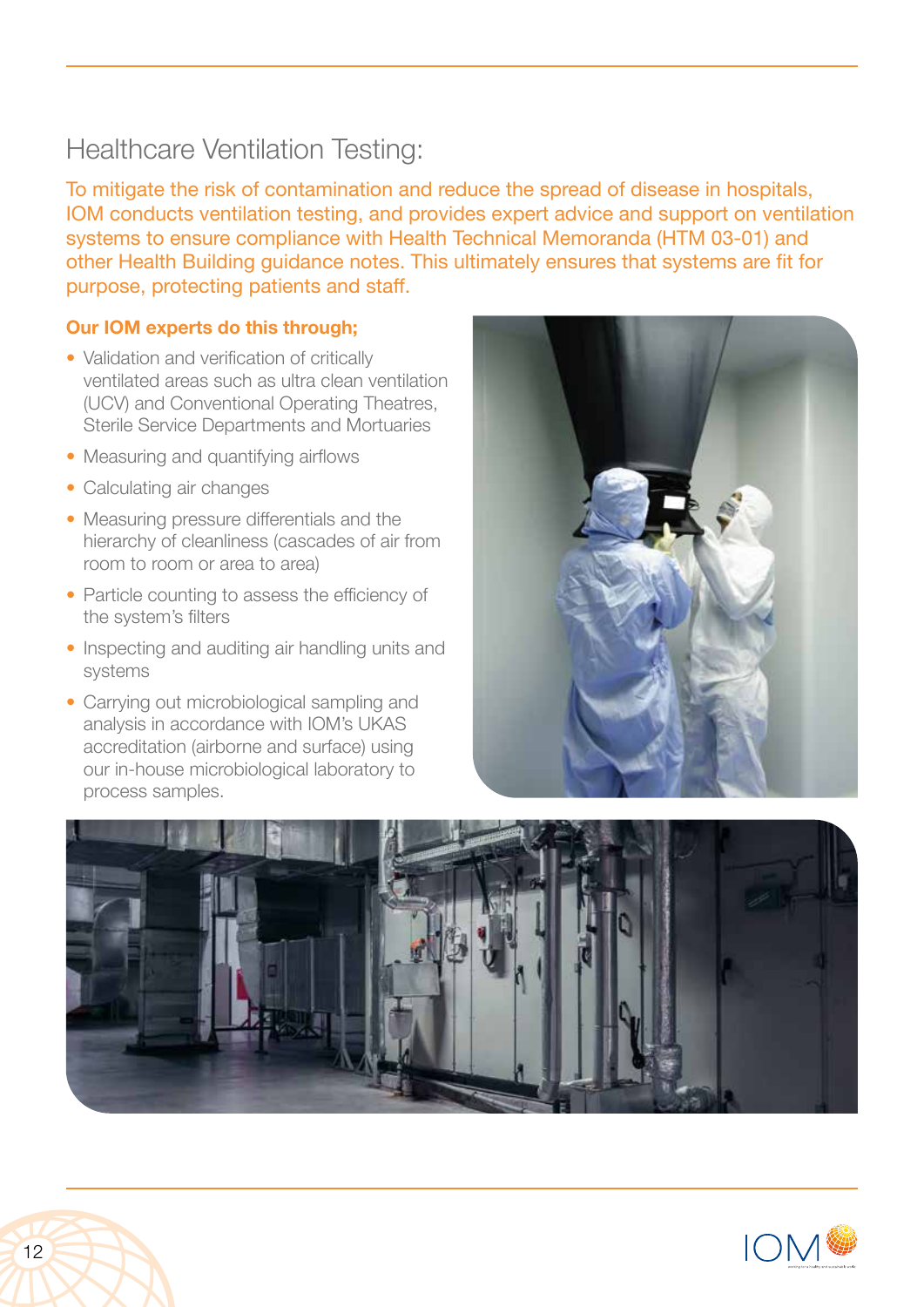# Ventilation Testing & Indoor Air Quality:

Covid-19 has brought air quality concerns to the fore. Organisations need to be aware of what is in their air and the risks it poses. At the same time ensuring that the environment is suitable so that staff remain productive and comfortable.

IOM's team of experts can measure and quantify biological, chemical and physical indoor pollutants and provide you with a comprehensive assessment of your indoor air quality and ventilation systems.

### **IOM's experts do this through;**

- Measuring airflows and calculating air changes and evaluating the ventilation system
- Determining suitable room occupancy levels, identifying potential draughts and possible air quality issues through visual assessments of air handling units
- Carrying out indoor air quality measurements of a number of parameters which include temperature, humidity, air movement, carbon dioxide, VOCs and formaldehyde
- Microbiological sampling (airborne and surface) for total viable counts, moulds & yeasts.



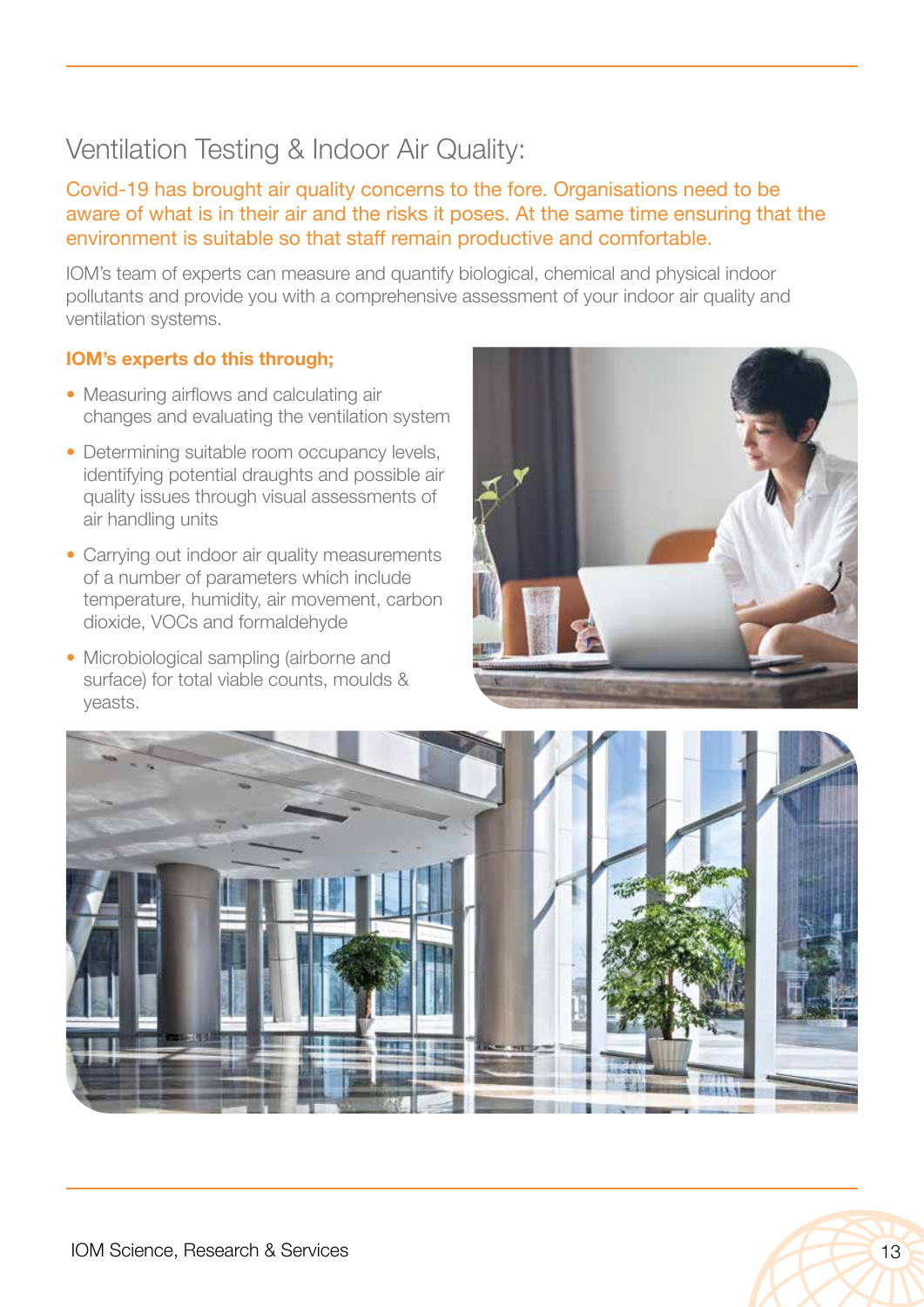### PPE:

Reliability of Personal Protective Equipment (PPE) is essential when staff are operating in hazardous environments. For manufacturers this means passing stringent testing protocols to classify and certify their PPE products.

The IOM is a UKAS accredited testing laboratory No 0374, for testing chemical protective suits/coveralls. We are accredited to test for:

- Total Inward Leakage (TIL) to test the resistance of protective ventilated and nonventilated clothing (Type 5) to penetration by a fine particle aerosol
	- ° Tested to International Standards ISO13982(1/2) and ISO1073 (parts 1 and 2)
- Light and Heavy spray testing (Types 4 and 6) for the determination of the resistance of protective clothing to penetration by a spray of liquid
	- ° Tested to EN17491-4(a)
- Jet testing (Type 3) for the determination of resistance of protective clothing to penetration by a jet of liquid
	- ° Testing to EN17491-3
	- ° Testing to performance requirements set out in EN14605.

IOM also offers Practical Performance testing and bespoke testing options.

For workplaces with hazards present IOM trains users on how to use the PPE and RPE provided to assist in controlling them. This is supported with accredited Face Fit testing services available to ensure that staff are protected by their respirators when at work.